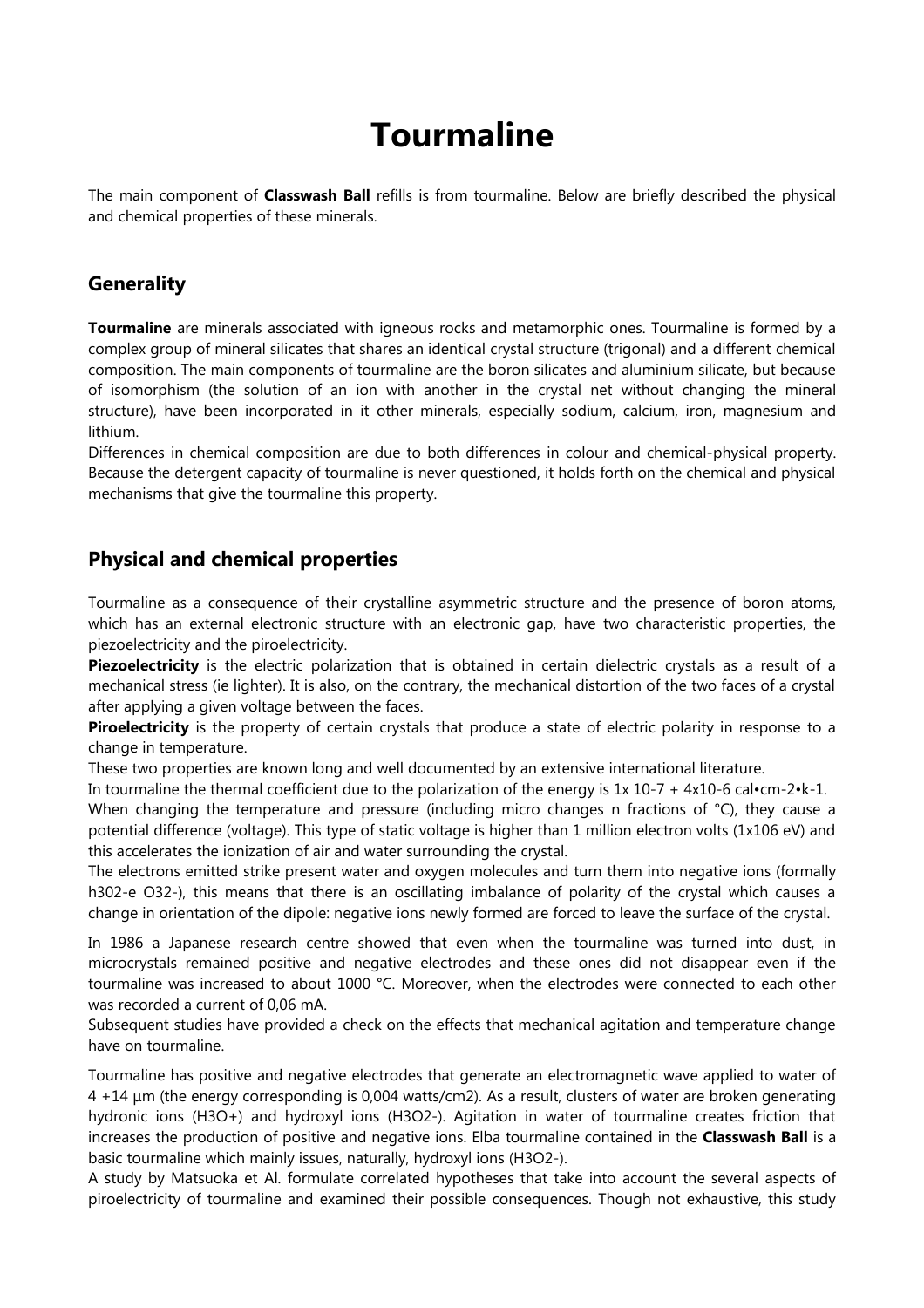provides answers that now mean that the tourmaline is used, with dozens of patents, for processes involving the detergent.

**1.** Increases the ability to dissolve water tourmaline atmospheric oxygen increased as the electric charges generated by the tourmaline lead to the overall reaction:

 $6(H2 O)+O2 + Oi \rightarrow 8(H+) + 4(OH-) + 4(O=)+ Oi \rightarrow 4(H2 O) + (4(OH-) + Oi)$ 

The first arrow indicates the natural dissociation of the water, the second is a consequence of excess electric charges generated by the tourmaline for the oil binds to the OH-ions constantly shifting the balance towards right.



*Dissociation of water's molecules*

**2.** The simple dissociation of water. The electric charges generated by the tourmaline would have the overall reaction:

 $3(H2 O)+Oi \rightarrow 2(H2 O)+(H+)+(OH-)+Oi \rightarrow (H3 O+) +Oi+(H3 O2-)$  $\rightarrow$  (H3 O + + Oil) + (H3 O 2 - + Oil)

The first arrow indicates the natural dissociation of water, the second is a consequence of excess electric charges generated by the tourmaline that push towards right the ions H3O+ and H3O2- that bind oil, constantly shifting equilibrium (cleansing).

**3.** Micro turbulence. Surface tension prevents water from entering the interstices of the fibre by preventing the removal of dirt. The turbulence of the water facilitates its penetration into tissues. Static electricity generated by the tourmaline water induces micro turbulence. The rapid back and forth movement of water, (pole + pole -) on a smaller scale than that formed by the drops generated by surface tension, allows water to penetrate tissue with the consequent removal of dirt.



*Surface tension prevents water from penetrating into dry tissues*

**4.** Direct electrostatic effect. Dirt has a surface that is covered also by electrostatic forces (depending on the nature of the dirt). It is likely that the forces generated by electric charges of the tourmaline exceed the electrostatic forces that hold together the particles of dirt breakdown.



*Water's molecules, riduced from tourmaline, pass ten times more into tissues*

**5.** Surface tension. The surface tension force is the force that prevents water from penetrating into tissues that are not pre-wet. Drops are formed as a result of surface tension and, under normal conditions, a capillary tube, at 20°C, in 4 seconds fall 58 drops of tap water (untreated) to form 1 ml. The presence of static electrical charges generated by tourmaline (a large quantity of ions hydronic (H3O+) and an excess of hydroxyl ions (H3O2-) means that in 1 ml, from the capillary, fall 1200 +1400 drops. Then drops have sizes that are approximately 1 / 20 of normal drops. Said differently, the surface tension of water res tourmaline is ten times less than that of tap water and the wetting effect and therefore cleaner, is ten times greater. Emulsifier action, for a mixture O/W, is a great increased result.

**6.** Permeability. Permeability is the ability of the water passing through a material that is pre-wet to remove the effects of surface tension. Matsuoka experiments have shown that linked the related to reduction of surface tension there is a concomitant increase in permeability, i.e. a reduced resistance to water flow through the tissues previously wet.

**7.** Very low energy activities. The weak energy emitted from tourmaline (4+14μm) can break down water (tap water on average is composed of clusters of 36 +38 water molecules, the water passed through tourmaline a 3 +6 water molecules. This allows gas or heavy metals included in the cluster to be released, making water substantially free from impurities. Result: can be used for washing special items and helps to remove detergent residue from the mesh fabrics.